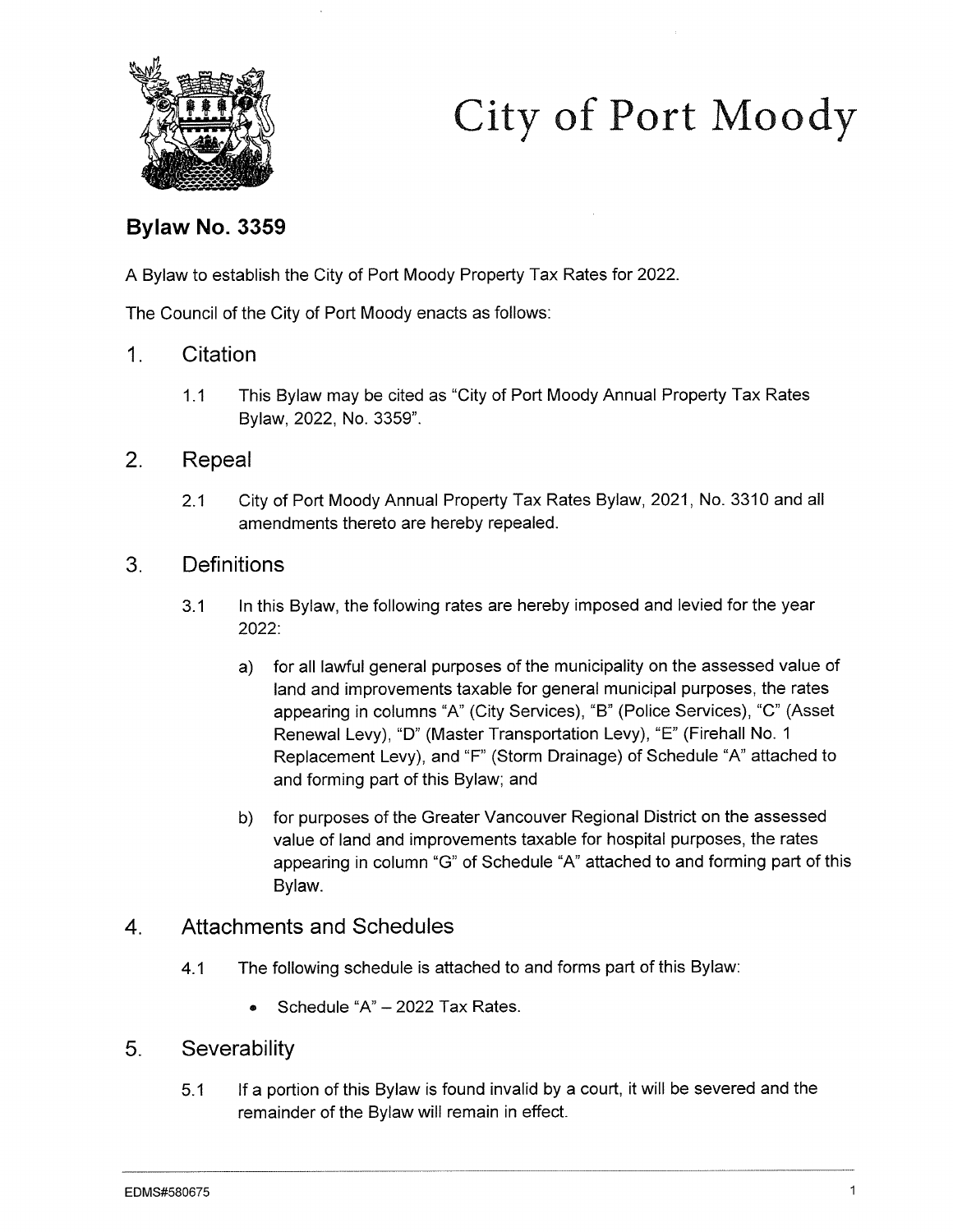Read a first time this 26<sup>th</sup> day of April, 2022. Read a second time this 26<sup>th</sup> day of April, 2022. Read a third time this 26<sup>th</sup> day of April, 2022. Adopted this  $10^{th}$  day of May, 2022.

R. Vagramov Mayor

D. Shermer Corporate Officer